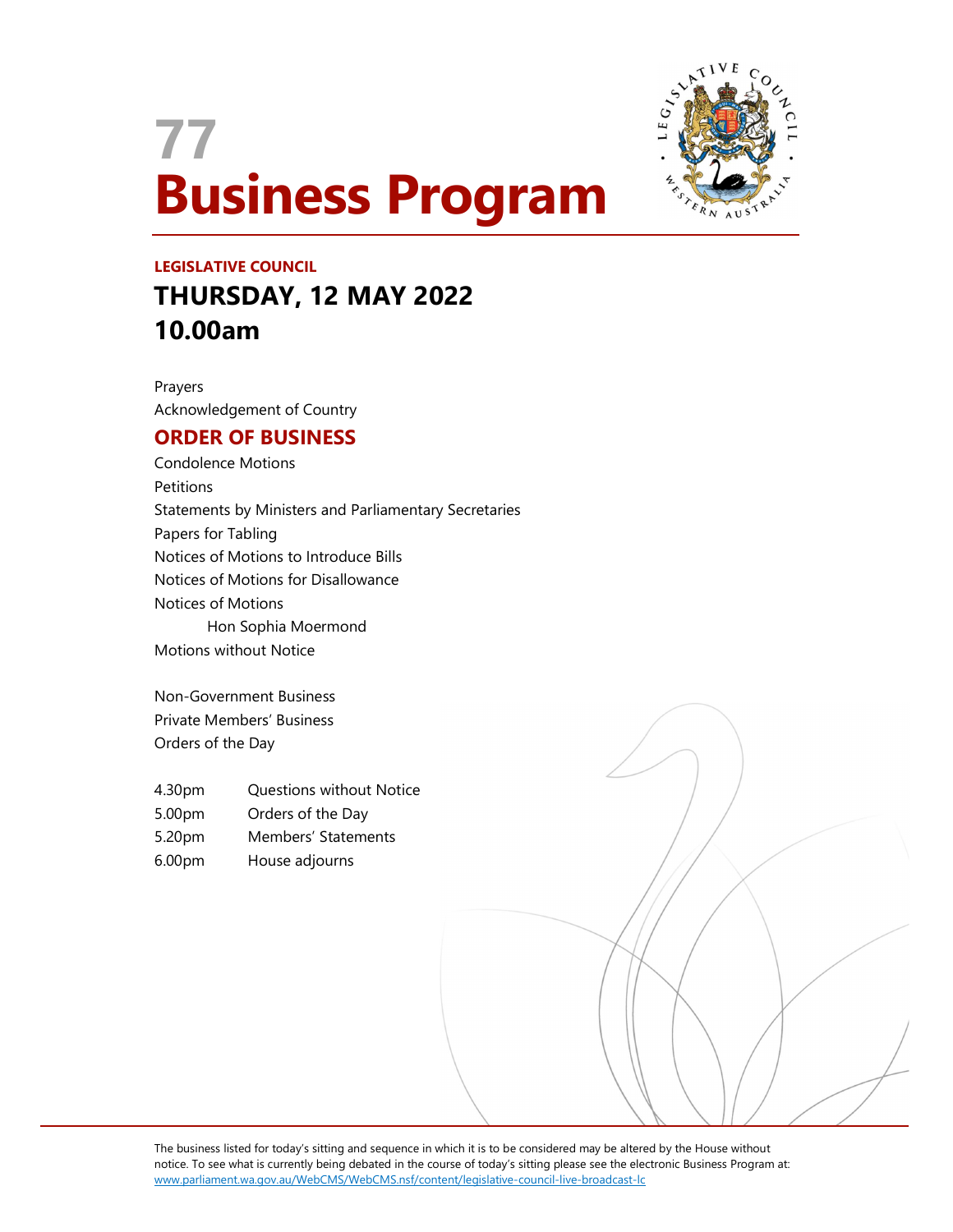#### NON-GOVERNMENT BUSINESS

#### 1. Prospective Record Budget Surplus 2021-22

 $\overline{a}$ 

Hon Dr Steve Thomas to move —

That this House

- (a) notes the prospective record budget surplus expected to be announced for the 2021-22 financial year in today's budget;
- (b) notes that the current massive revenues coming into the State's coffers are due to high iron ore revenues, the GST floor put in place by the Federal Coalition Government and high state taxes and charges;
- (c) notes the Government's inability to deliver services, infrastructure and projects in a cost efficient and timely manner; and
- (d) calls on the State Government to invest its incoming wealth in better service delivery, economic reform, paying down debt and supporting the community to manage cost of living rises.

#### PRIVATE MEMBERS' BUSINESS

#### 1. Liberal Party Preference Deal with the United Australia Party

 $\overline{a}$ 

Hon Shelley Payne to move —

 That the Legislative Council notes Clive Palmer's relentless attacks on Western Australia and condemns the Liberal Party for their preference deal with the United Australia Party.

#### ORDERS OF THE DAY

[NB: It is intended that Orders of the Day Nos 2 and 3 be discharged]

#### 1. City of Vincent Local Government Property Local Law 2021 — Disallowance

Moved (SO 67(3)) 24 March 2022 on the motion of Hon Lorna Harper (Days remaining 11 after today (Indicative date — 17 August 2022))

That, pursuant to recommendation of the Joint Standing Committee on Delegated Legislation, the City of Vincent Local Government Property Local Law 2021 published in the Gazette on 30 November 2021 and tabled in the Legislative Council on 7 December 2021 under the Local Government Act 1995, be and is hereby disallowed. (Tabled Paper 960).